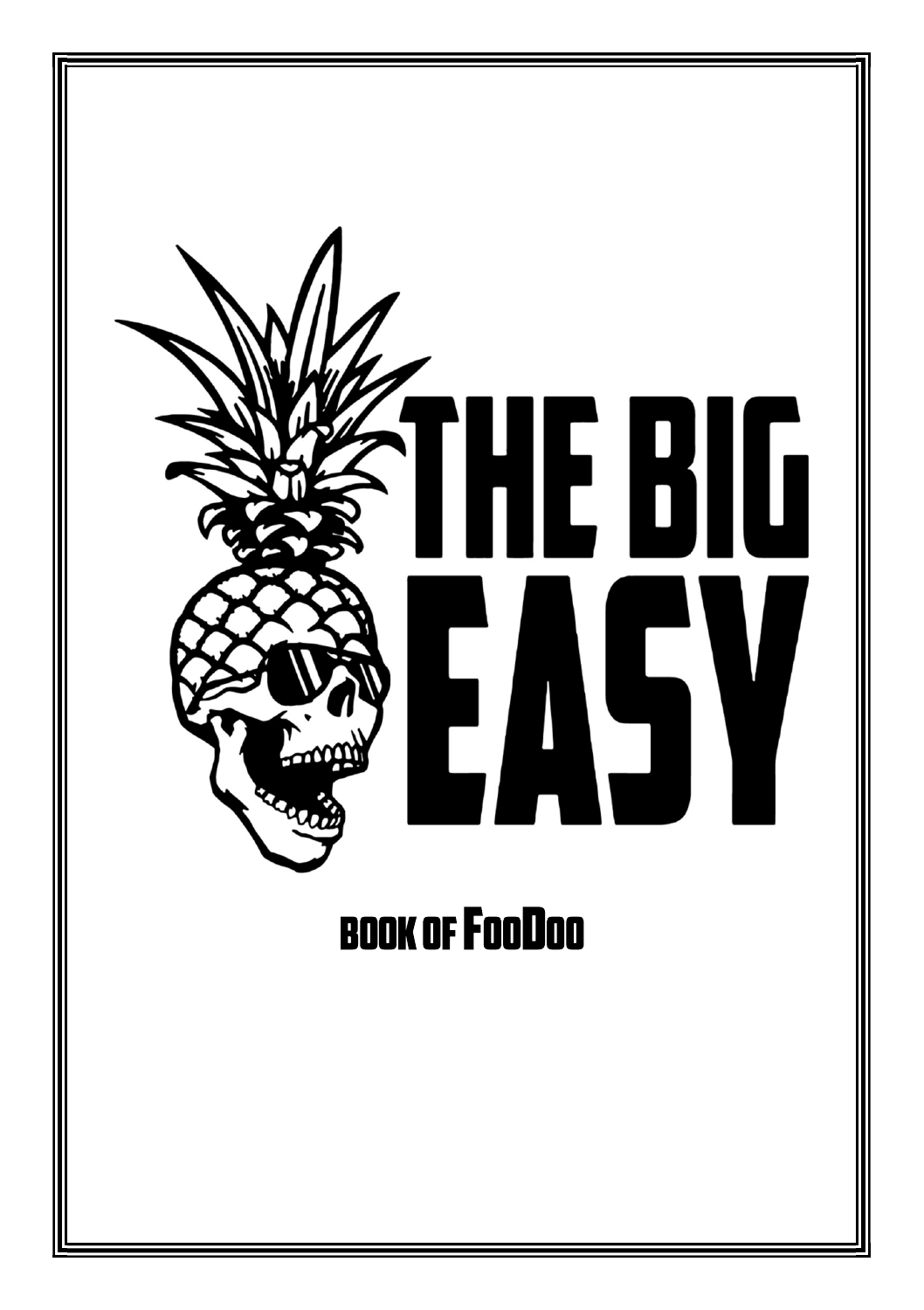## **GET STUFFED**

### **BURGS**

| <b>Big D Energy</b>                                                                                                            | 25 |
|--------------------------------------------------------------------------------------------------------------------------------|----|
| 2 x Smashed patty, 4 x American cheese, maple glazed bacon, b&b pickles, Alabama<br>white BBQ, tempura onion rings, potato bun |    |
| <b>Beazy burger</b>                                                                                                            | 17 |
| Smashed patty, American cheese, Alabama white BBQ, b&b pickles, lettuce, tomato,<br>potato bun                                 |    |
| <b>Buns + Thighs Burger</b>                                                                                                    | 18 |
| FFC Thigh, Fireball hot sauce 16%ABV, slaw, American cheese, aioli, potato bun                                                 |    |
| Crazy For Cauli Burger (v)                                                                                                     | 17 |
| FFCauliflower, Fireball hot sauce 16%ABV, slaw, American cheese, aioli, potato bun                                             |    |
| Simple Chick Burger                                                                                                            | 15 |
| FFC Thigh, American cheese, aioli, b&b pickles, potato bun                                                                     |    |
| Not Another Cheeseburger                                                                                                       | 15 |
| Smashed patty, ketchup, yellow mustard, American cheese, b&b pickles, potato bun                                               |    |
| <b>BURG Spesh</b>                                                                                                              | ?? |
| Yo, ask us what this sexy beast is.                                                                                            |    |



#### SPICY NUGGS 25 AND 2012 15 AND 2012 15

250g tenderloin nuggets, Fireball Hot Sauce 16%ABV

#### The Threesome **18**

Two boneless thighs, one tender, Fireball Hot Sauce 16%ABV GO VEGAN: Louisiana Fireball Fried Cauliflower (V) 20

Cauliflower for VEGANS and shit, Fireball Hot Sauce 16%ABV